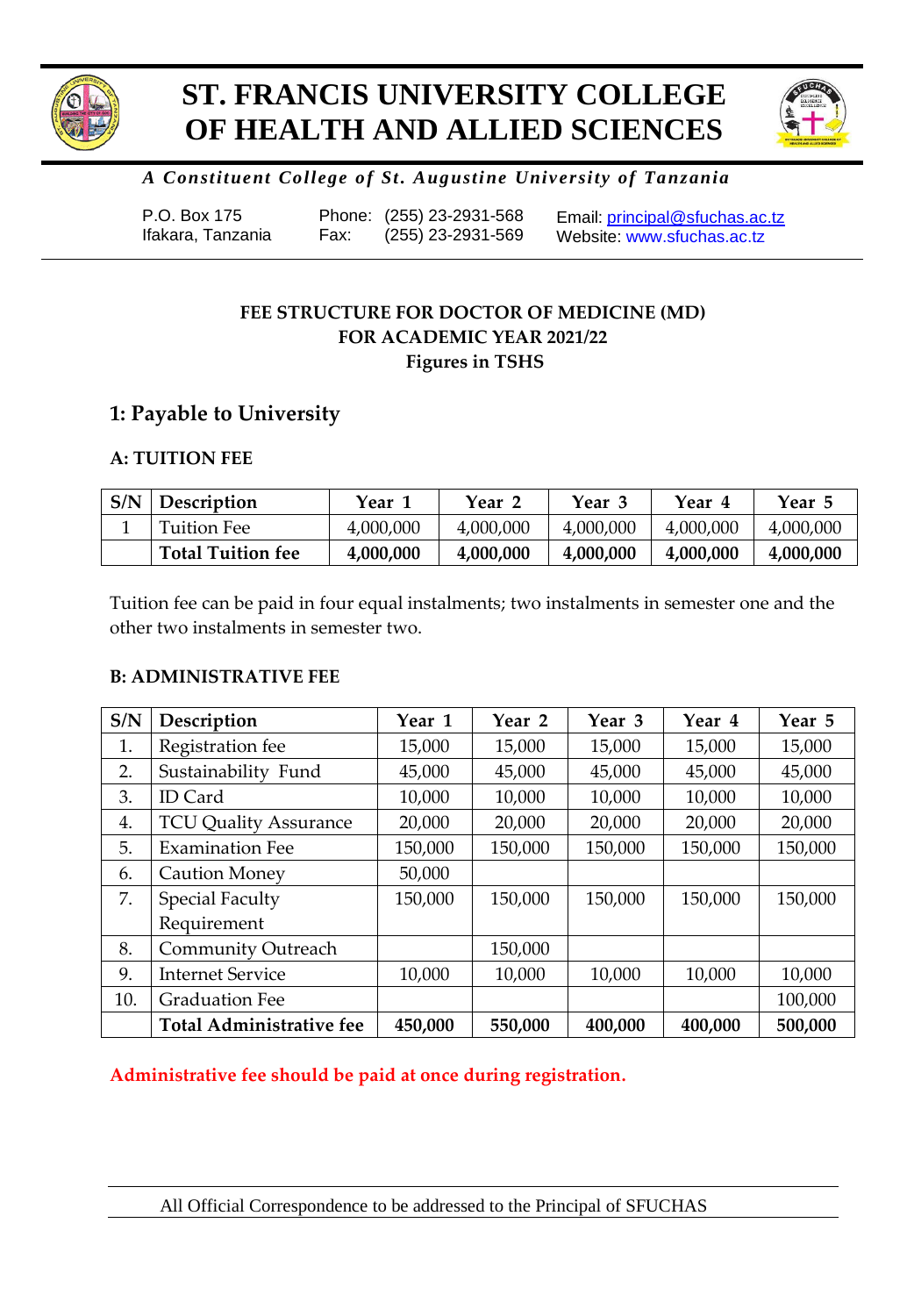### **C: STUDENT UNION**

| S/N | Description         | Year 1 | Year   | Year 3 | Year 4 | Year 5 |
|-----|---------------------|--------|--------|--------|--------|--------|
| ⊥.  | Student Union       | 20,000 | 20,000 | 20,000 | 20,000 | 20,000 |
|     | Total student union | 20,000 | 20,000 | 20,000 | 20,000 | 20,000 |

### **Student union should be paid at once during registration.**

### **D: TRANSFER FEE**

.

A student transferred to SFUCHAS will pay 50,000.00 as a transfer fee.

Transfer fee should be paid by transferred students only.

# **2: Payable to student**

| S/N | Description              | Year 1    | Year 2    | Year 3    | Year 4    | Year 5    |
|-----|--------------------------|-----------|-----------|-----------|-----------|-----------|
|     |                          |           |           |           |           |           |
| 1.  | Stationery               | 100,000   | 100,000   | 100,000   | 100,000   | 100,000   |
| 2.  | <b>Books</b>             | 200,000   | 200,000   | 200,000   | 200,000   | 200,000   |
| 3.  | Fieldwork                |           | 480,000   | 480,000   | 620,000   |           |
| 4.  | Elective and Research    |           |           |           |           | 100,000   |
| 5.  | Meals and Accommodation  | 2,618,000 | 2,618,000 | 2,618,000 | 2,618,000 | 2,618,000 |
|     | Total payable to student | 2,918,000 | 3,398,000 | 3,398,000 | 3,538,000 | 3,018,000 |

### **NB:**

# **SFUCHAS has enough accommodation facilities, hence:-**

- $\triangleright$  We provide accommodation with the rate of Tshs:
	- i. 400,000.00 and
	- ii. 500,000.00 Per year.
- **NHIF: Students are obliged to come with NHIF (BIMA) that will be used for medical capitation.**
- **All payments payable to the University are done by obtaining a control number through SIMS. Payment can be done via mobile money (Tigo Pesa, M-Pesa, Airtel Money, CRDB Bank, CRDB Agents, and CRDB SimBanking USSD/App.)**



#### All Official Correspondence to be addressed to the Principal of SFUCHAS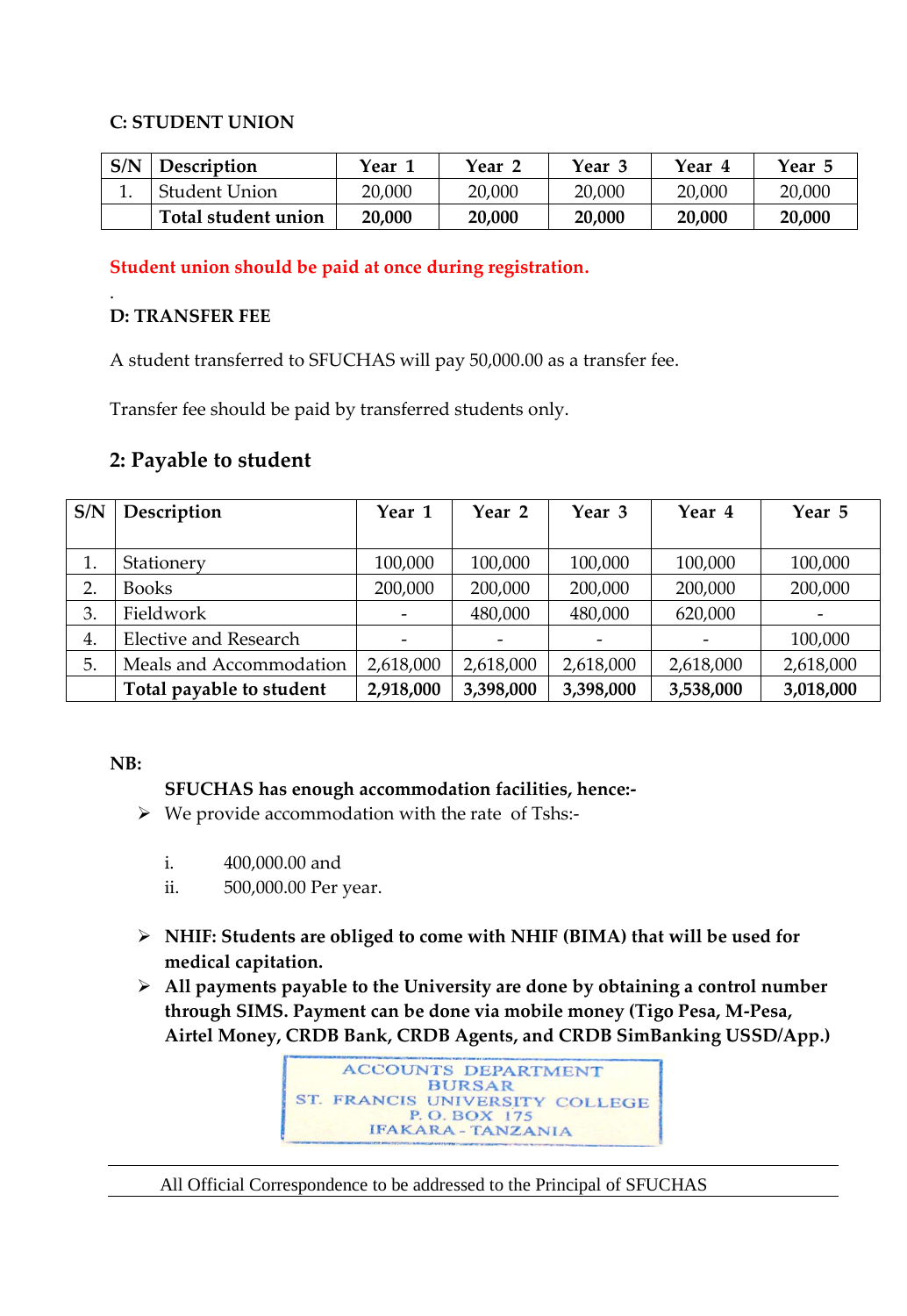

# **ST. FRANCIS UNIVERSITY COLLEGE OF HEALTH AND ALLIED SCIENCES**



# *A Constituent College of St. Augustine University of Tanzania*

| P.O. Box 175      |      | Phone: (255) 23-2931-568 | Email: principal@sfuchas.ac.tz |
|-------------------|------|--------------------------|--------------------------------|
| Ifakara, Tanzania | Fax: | (255) 23-2931-569        | Website: www.sfuchas.ac.tz     |

# **FOR ACADEMIC YEAR 2022/2023 Figures in TSHS FEE STRUCTURE FOR DIPLOMA PROGRAMS YEAR 1, 2 AND 3 (MEDICAL LABORATORY AND PHARMACEUTICAL SCIENCES)**

# **1: Payable to University**

### **A: TUITION FEE**

| S/N | Description              | Year 1    | Year 2    | Year 3    |
|-----|--------------------------|-----------|-----------|-----------|
|     | <b>Tuition Fee</b>       | 1,200,000 | 1,200,000 | 1,200,000 |
|     | <b>Total Tuition fee</b> | 1,200,000 | 1,200,000 | 1,200,000 |

Tuition fee can be paid in four equal instalments; i.e. two instalments in semester 1 and the other two instalments in semester 2

### **B: ADMINISTRATIVE FEE**

| S/N | Description                        | Year 1  | Year <sub>2</sub> | Year <sub>3</sub> |
|-----|------------------------------------|---------|-------------------|-------------------|
| 1.  | Registration fee                   | 15,000  | 15,000            | 15,000            |
| 2.  | Sustainability Fund                | 45,000  | 45,000            | 45,000            |
| 3.  | ID Card                            | 10,000  | 10,000            | 10,000            |
| 4.  | <b>TCU Quality Assurance</b>       | 20,000  | 20,000            | 20,000            |
| 5.  | <b>Examination Fee</b>             | 250,000 | 250,000           | 250,000           |
| 6.  | <b>Caution Money</b>               | 50,000  | 50,000            | 50,000            |
| 7.  | <b>Special Faculty Requirement</b> | 330,000 | 330,000           | 330,000           |
| 8.  | Field supervision costs            |         | 150,000           | 150,000           |
| 9.  | <b>Internet Service</b>            | 10,000  | 10,000            | 10,000            |
| 10. | Graduation                         |         |                   | 100,000           |
|     | <b>Total Administrative fee</b>    | 730,000 | 880,000           | 980,000           |

Administrative fee should be paid at once during registration.